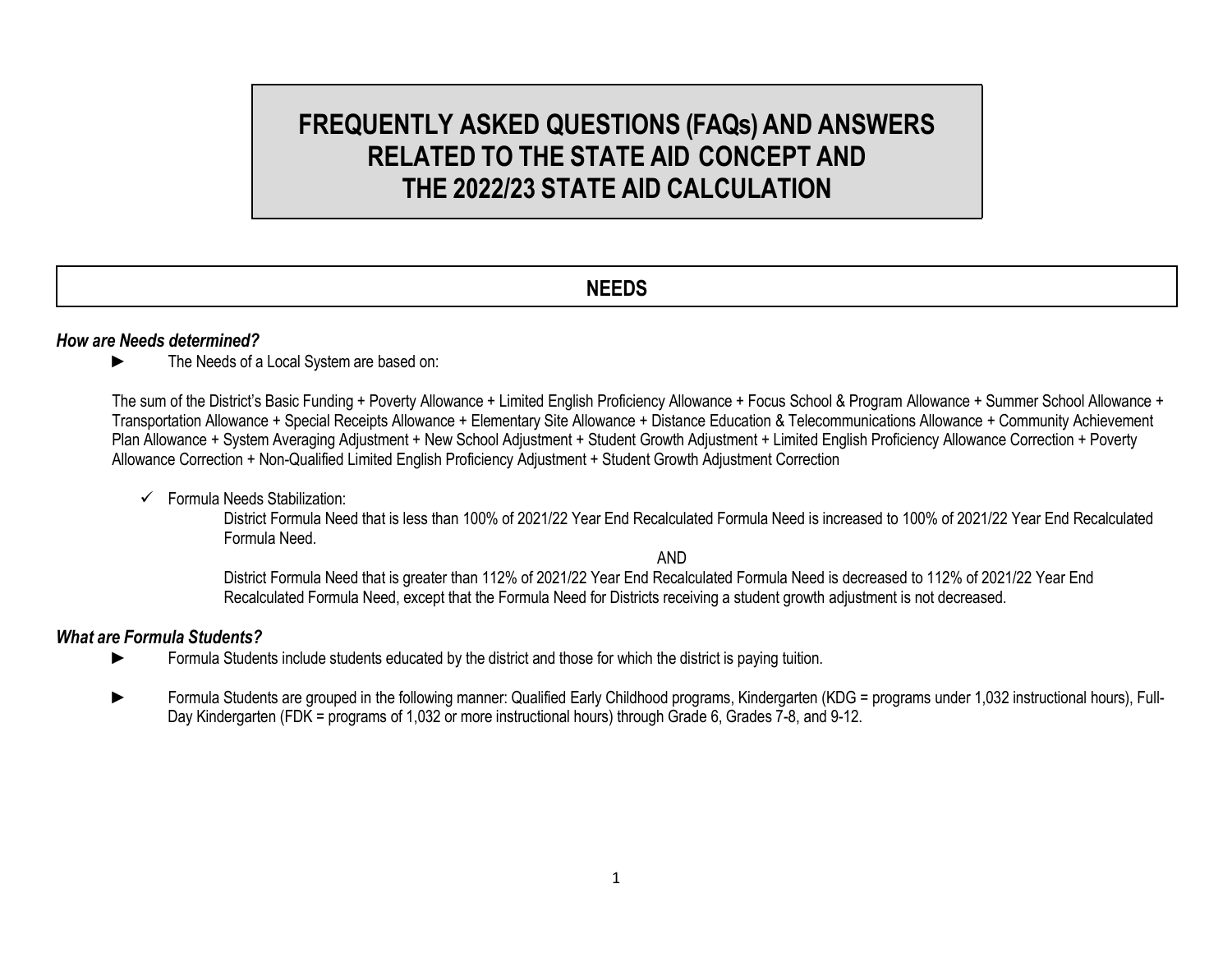#### *What source data was used to determine the Formula Students for the* **2022/23** *State Aid calculation?*

K-12 Fall Membership from the 2021/22 ADVISER October 1, Fall Membership count adjusted by an ADM to Fall Membership ratio using the average of the ratios from 2018/19, 2019/20 and 2020/21.

+

4-year-olds in Qualified Early Childhood Education Fall Membership multiplied by the ratio of planned instructional hours of the program divided by 1,032 then multiplied by 0.6.

+ K-12 Contracted Out Students from the 2021/22 ADVISER October 1, Fall Membership count.

- Kindergarten students in programs under 1,032 instructional hours multiplied by 0.5.

#### *How are Adjusted General Fund Operating Expenditures determined?*

General Fund Operating Expenditures multiplied by the cost growth factor (1.05) minus Allowances (Transportation Allowance + Special Receipts Allowance + Poverty Allowance + Limited English Proficiency Allowance + Distance Education & Telecommunications Allowance + Elementary Site Allowance + Summer School Allowance + Focus School & Program Allowance + Non-Qualified Limited English Proficiency Adjustment + Community Achievement Plan Allowance)

#### *How is Basic Funding determined?*

- A comparison group is established for each District consisting of the 10 larger districts that are closest in size to the District, measured by formula students and the 10 smaller districts that are closest in size to the District, measured by formula students.
	- For School Districts with less than 900 formula students, Basic Funding is the average of adjusted general fund operating expenditures for each District in the comparison group, excluding both the Districts with the two highest adjusted general fund operating expenditures and the Districts with the two lowest adjusted general fund operating expenditures in the comparison group.
	- For School Districts with 900 or more formula students, Basic Funding is the average of adjusted general fund operating expenditures per formula student for each District in the comparison group, excluding both the Districts with the two highest adjusted general fund operating expenditures per formula student and the Districts with the two lowest adjusted general fund operating expenditures per formula student in the comparison group, multiplied by the District's formula students.

#### *How is the Poverty Allowance determined?*

- The Poverty Allowance is the lesser of:
	- The amount the District designates they will spend on poverty for the 2022/23 school year.
	- The sum of the statewide average general fund operating expenditures per student multiplied by graduated percentages then multiplied by student weightings based on free lunch/milk students or students under 19 residing in homes with adjusted gross income in 2020 tax year 2020/21 school year equal to or less than the maximum household income that would allow a student to be a free lunch or free milk student during the 2020/21 school year.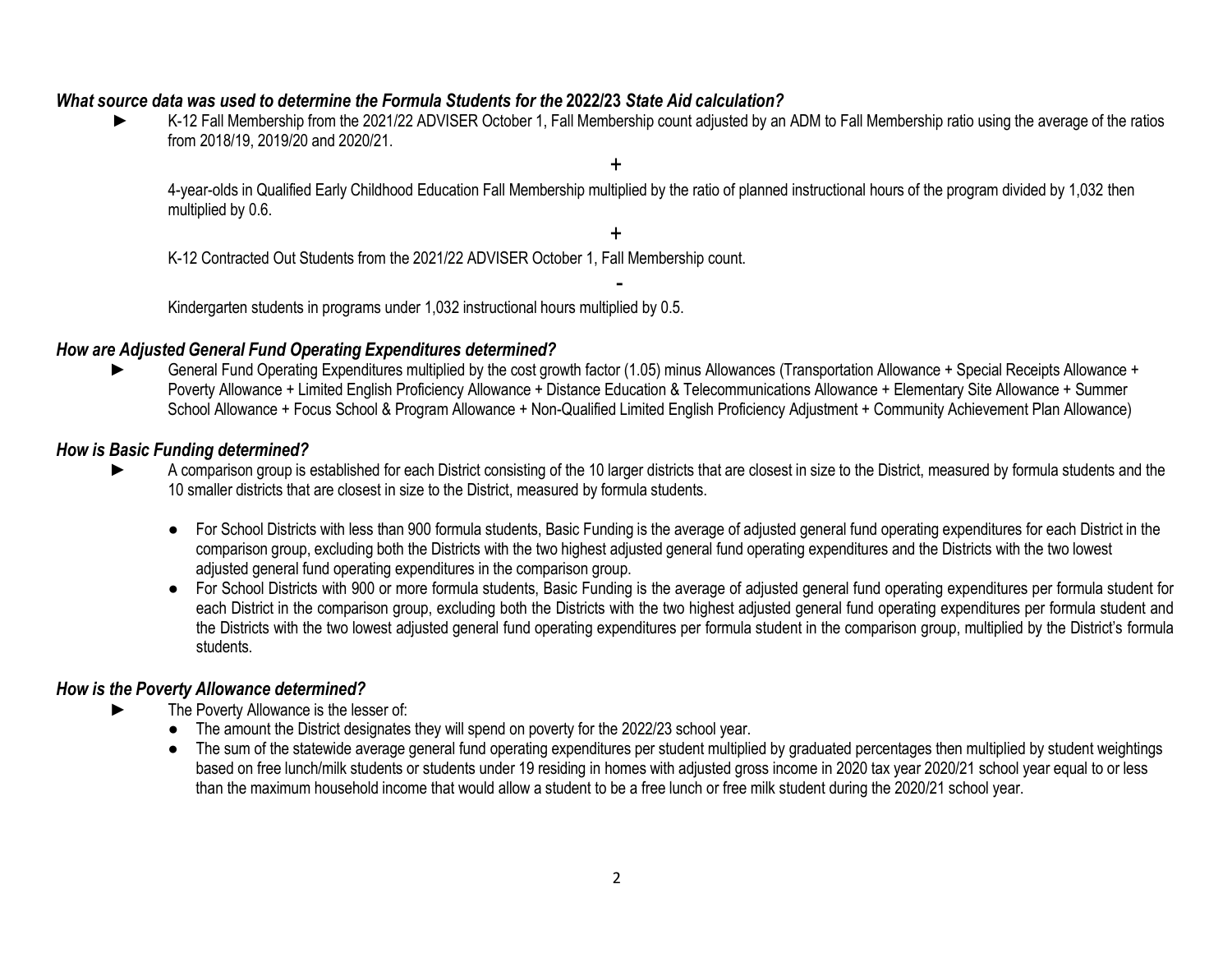### *How is the Limited English Proficiency Allowance determined?*

- The Limited English Proficiency Allowance is the lesser of:
	- The amount the District designates they will spend on students with limited English proficiency for the 2022/23 school year.
	- 25% of the statewide average general fund operating expenditures per student multiplied by the number of limited English proficiency students.

### *How is the Summer School Allowance determined?*

- The lesser of actual expenditures or 85% of the statewide average general fund operating expenditures per formula student is multiplied by 2.5% of summer school student units. Summer school student units equal to the sum of the ratios of:
	- Number of days the student attended summer school for at least 3 hours and less than 6 hours per day divided by 12.
	- Two times the number of days the student attended summer school for 6 or more hours per day divided by 12.

## *How is the Special Receipts Allowance determined?*

- Special Receipts are from the most recently available complete data year.
	- Special Receipts Include:
	- State Receipts for School-Age Special Education
	- State Receipts for School-Age Special Education Transportation
	- Payments for Wards of the State/Wards of the Court
	- Receipts for Accelerated or Differentiated Curriculum Programs
	- Flex Funding: Support Services
	- √ Special Education Tuition Received from other Districts
	- √ Special Education Tuition Received from Individuals
	- Special Education Transportation Receipts from other Districts
	- Receipts from Medicare Catastrophic Coverage Act of 1988 to the extent the district would have received payment pursuant to the Special Education Act.

# *How is the Transportation Allowance determined?*

- The transportation allowance is the lesser of:
	- The actual transportation expenditures from the most recently available complete data year.
	- Regular route miles traveled multiplied by 400% of the mileage rate established by the Department of Administrative Services (DAS) as of January 1 of the most recently available complete data year (.58) plus in lieu of transportation.

#### *How is the Elementary Site Allowance determined?*

- The statewide average general fund operating expenditures per formula student multiplied by 500% is then multiplied by the number formula students in buildings that qualify for the Allowance divided by 8. An Elementary Site Allowance is provided if a School District:
	- Is in a District with multiple elementary attendance sites
	- Does not have another elementary attendance site within 7 miles in the same school district **OR**
	- Is the only public elementary attendance site located in a incorporated city or village
	- Each District determines which grades are elementary grades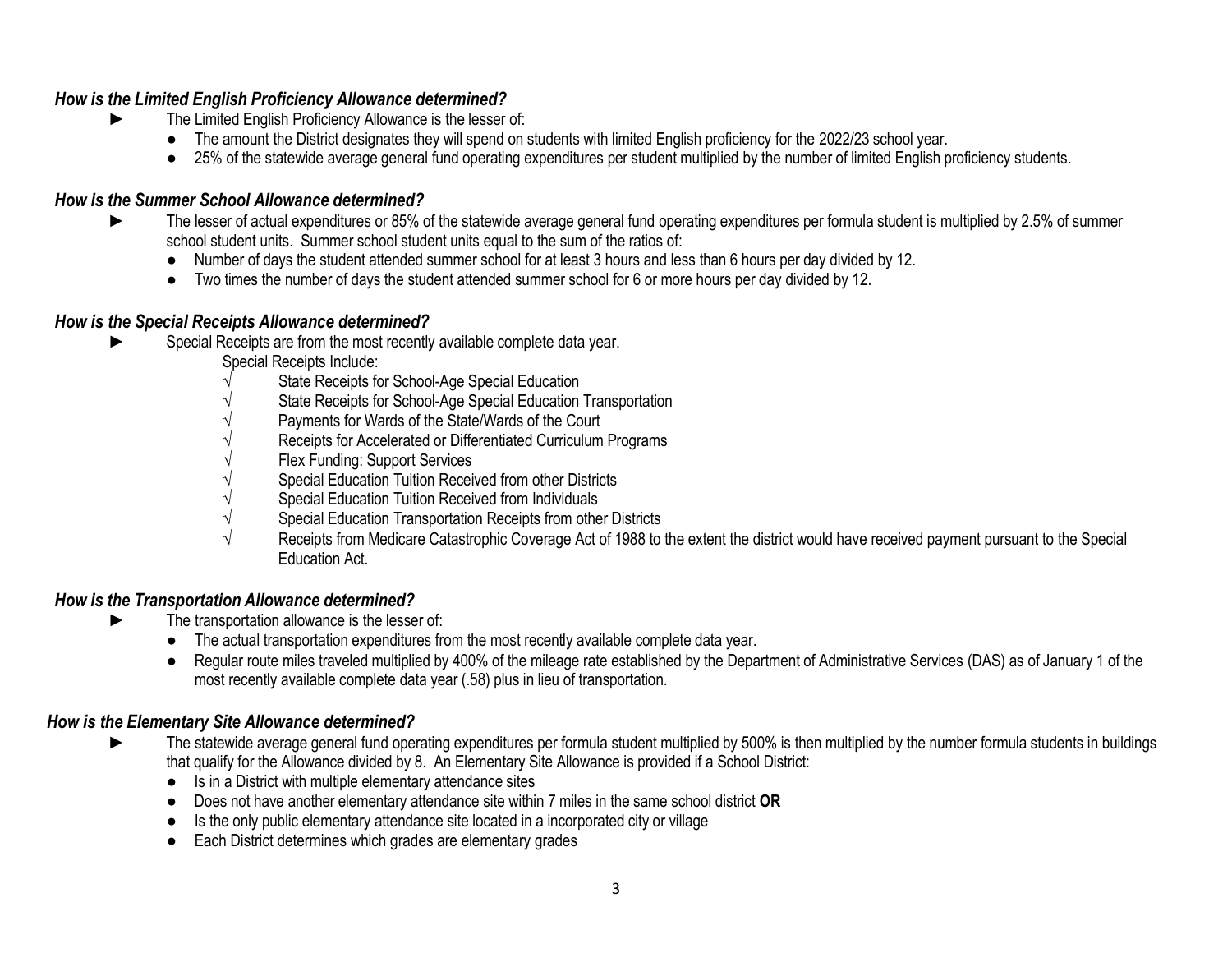- Building where majority of formula students attend is the primary elementary site
- The primary elementary site shall not be a qualifying elementary attendance site
- All grades designated as elementary grades shall be offered in each elementary attendance site
- Elementary grades shall not include grades 9, 10, 11 or 12

# *How is the Distance Education and Telecommunications Allowance determined?*

- ► Distance Education and Telecommunications is equal to 85% the difference of:
	- Actual expenditures for distance education and telecommunications from the most recently available complete data year minus receipts from the Universal Service Fee Fund (E-Rate) from the most recently available complete data year.

## *How is the Learning Community Achievement Plan Allowance determined?*

Only applies to districts that are members of the learning community. District participants will receive an allowance equal to the learning community achievement plan aid.

## *Who qualifies for the System Averaging Adjustment?*

Districts with 900 or more formula students, basic funding per formula student less than the average basic funding per formula student for all districts with 900 or more formula students.

#### *How is the Two Year New School Adjustment determined?*

- ► The first year of the new school adjustment for each approved district is equal to the district's basic funding per formula student multiplied by twenty percent of the approved estimated additional student capacity.
- The second year of the new school adjustment for each approved district is equal to the district's basic funding per formula student multiplied by ten percent of the estimated student capacity.

#### *How is the Student Growth Adjustment determined?*

The district's basic funding per formula student is multiplied by the approved student growth minus the greater of twenty five students or one percent of fall membership. That amount is then added to fifty percent of the district's basic funding per formula student multiplied by the greater of twenty five students or one percent of the fall membership.

#### *How is the Student Growth Adjustment Correction determined?*

► The district's actual growth is compared to their estimated growth. The difference is multiplied by the districts recalculated basic funding per formula student.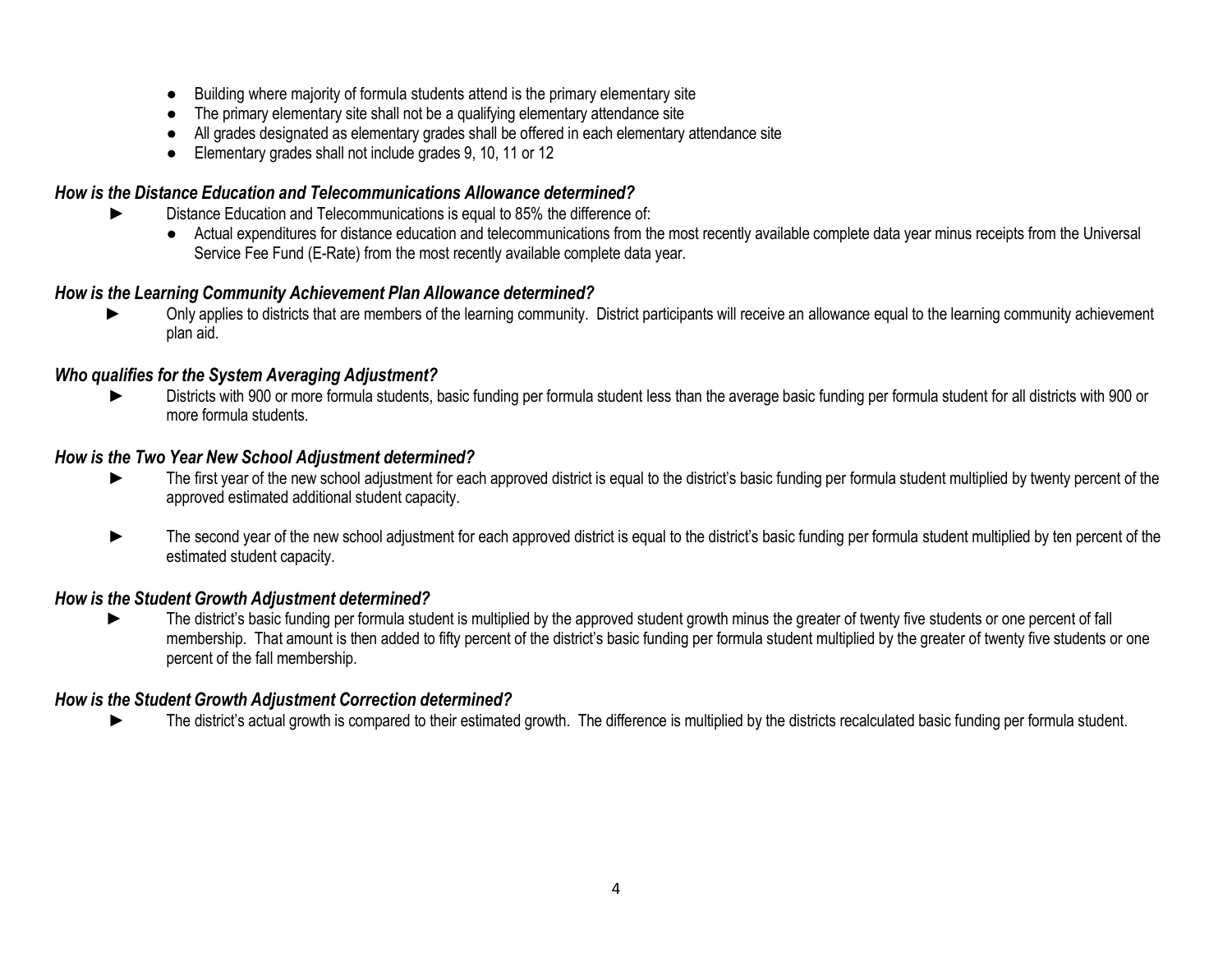# **RESOURCES**

#### *How are Resources determined?*

► Resources = Yield from Local Effort Rate + Net Option Funding + Allocated Income Tax Funds + Other Actual Receipts + Community Achievement Aid

#### *How is the Yield from Local Effort Rate determined?*

- ► Yield from Local Effort Rate = Adjusted Valuation divided by 100 X Local Effort Rate of \$1.00.
- ► The Local Effort Rate is determined by statute as part of the State Aid calculation process.
- The statewide Needs for all Local Systems as determined above can be funded from seven sources:
	- 1) Net Option Funding 1988 (1998) 1998 (1999) 1999 (1999) 1999 (1999) 1999 (1999) 1999 (1999) 1999 (1999) 199 2) Allocated Income Tax Funds 5) Equalization Aid (provided through the calculation process 3) Other Actual Receipts 6) Community Achievement Plan Aid

#### *What source data was used to determine the Adjusted Valuation for the 2022/23 State Aid Calculation?*

- For 2022/23 State Aid, the adjusted valuation reflects 2020 levels. The Property Tax Administrator adjusts the values to assure that for State Aid purposes:
	- real property other than agricultural land is at 96% of market value;
	- agricultural land is at 72% of market value as provided by statute; and
	- personal property other than motor vehicles is at net book value as defined by statute.
- As Statewide Needs increase, unless the amount provided from items 1 through 4 increase, the State Aid appropriation must increase. Once the Adjusted Valuation is provided by the Property Tax Administrator, the Yield from Local Effort Rate is a known amount.

#### *How is the Net Option/Open Enrollment Funding determined?*

- For each district, the students opting out are subtracted from the students opting in at each grade level (K-12). The positive net number of students are then multiplied by 100% of the statewide average Basic Funding per formula student.
	- The total for the district cannot be less than zero.
- Since option students are included in the ADM counts of students used to determine a Local System's Needs, the inclusion of the amount as a Resource prevents a Local System which generates Equalization Aid from receiving both Equalization Aid and Net Option Funding based on the impact the students have on Needs.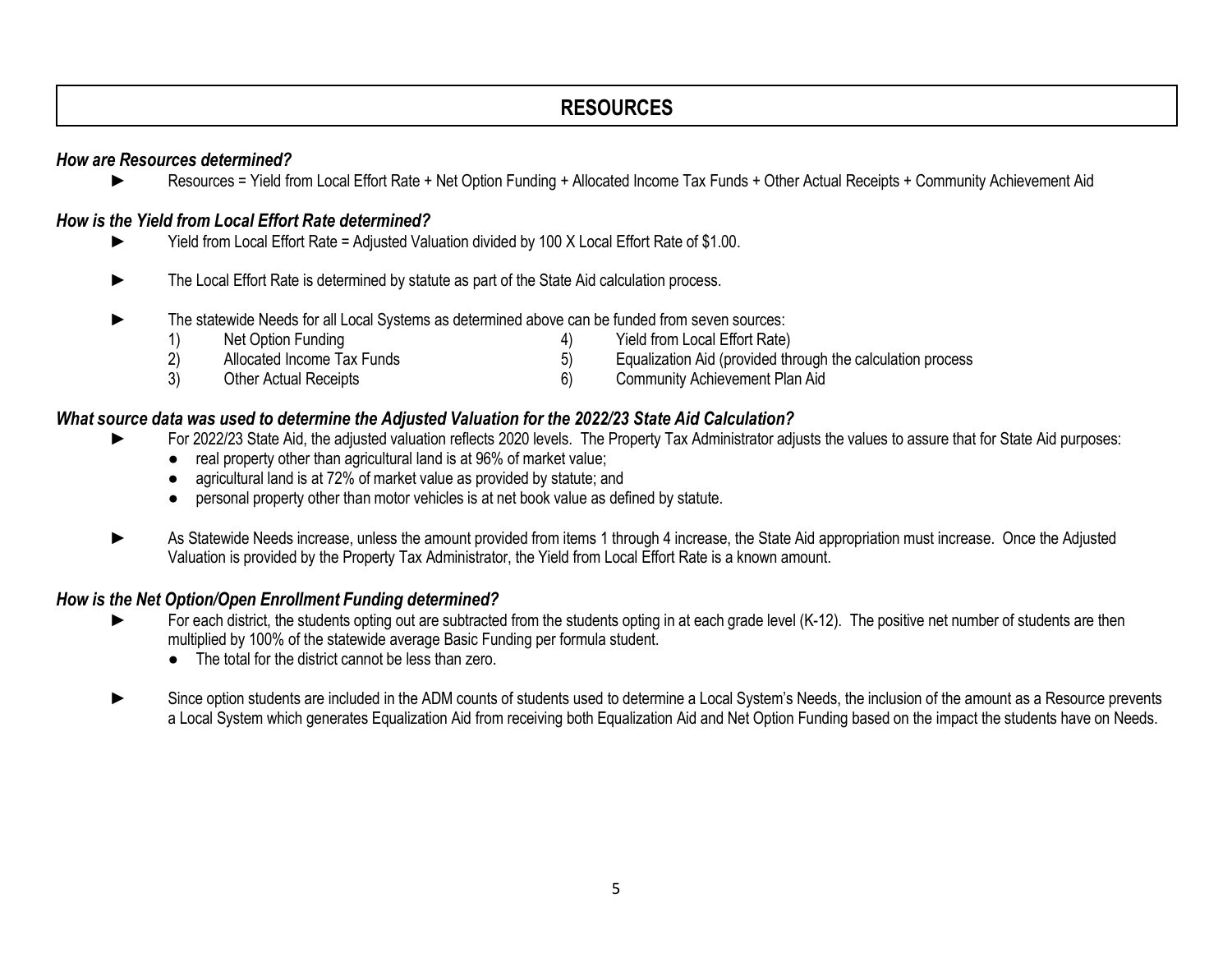#### *What source data was used to determine Net Option Funding?*

The 2021/22 net enrollment option students, as reported to the Department of Education on the 2021/22 ADVISER October 1, Fall Membership count, was used to determine the net number of students.

#### *How are the Allocated Income Tax Funds determined?*

- ► The Allocated Income Tax Funds provide a mechanism through which the income tax base of the local system is included in the Resources of the Local System. Therefore, the distribution of Equalization Aid responds to the income tax base as well as the potential property tax base of the Local System.
- Two and twenty-three hundredths percent of the Nebraska income tax liability of residents of the Local System is provided to the Local System as Allocated Income Tax Funds. The income tax liability information is provided by the Department of Revenue based on data submitted on Nebraska income tax forms (the Nebraska Income Tax Form requests each filer to indicate the high school district in which they reside).
- ► The 2022/23 State Aid calculation incorporates Allocated Income Tax Funds based on the 2021 Income Tax year.

#### *What are Other Actual Receipts?*

Other Actual Receipts are calculated using information reported on the Annual Financial Report for the most recently available complete data year.

#### *How are Other Actual Receipts determined?*

Other Actual Receipts are taken primarily from the Annual Financial Report submitted by each district. Receipt information related to the Medicare Catastrophic Coverage Act of 1988 and Impact Aid, if applicable, are taken from other source documents on file with the Department of Education. Other Actual Receipts include various local, state, and noncategorical federal receipts.

#### *Who qualifies for the Community Achievement Plan Aid and how is it determined?*

Only those districts who are in the Learning Community are eligible for this adjustment.

#### *How is the Community Achievement Plan Aid determined?*

The districts participating in the community achievement plan will also receive a community achievement plan aid. Member school districts must participate in the plan as part of their accreditation under Rule 10.

An approved plan shall remain in effect for three years except as revised with the approval of the state board. The learning community shall submit a report on the success of the plan, evaluation results, and proposed revisions by December 1 immediately following the completion of the first two years of implementation and every three years thereafter.

For community achievement plans to be implemented beginning with school year 2018/19 and on or before January 1 immediately preceding the school year when the plan or plan renewal will be implemented. The student achievement coordinator or other department staff designated by the commissioner shall return the plan or plan renewal with any suggestions or comments on or before the immediately following February 15 to allow the plan to be revised prior to submission on or before March 15 for final approval by the state board at the state board's April meeting. If the state board rejects a plan or plan renewal, the reasons for the